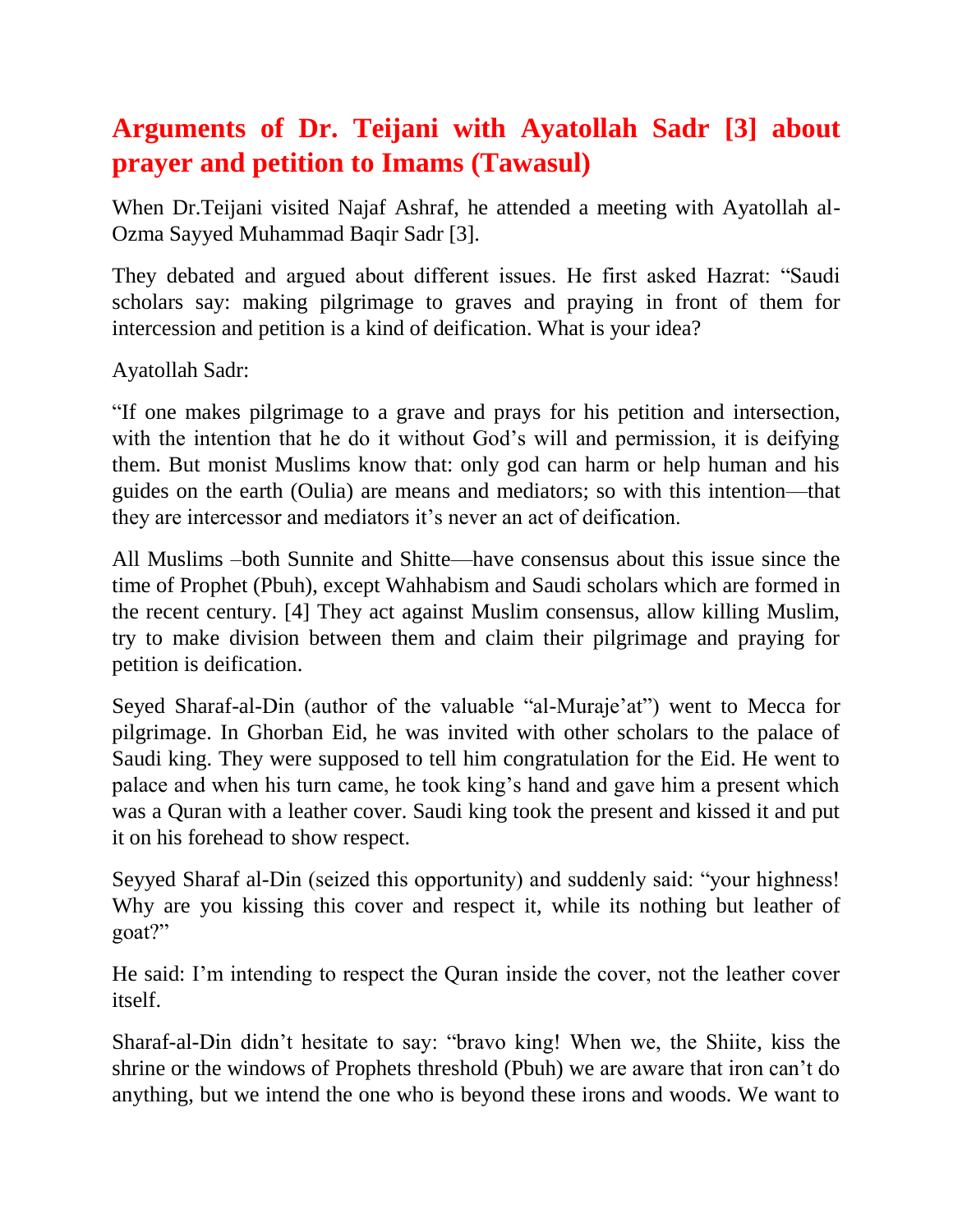show our respect to Prophet (Pbuh), just like you respected Quran by kissing its cover.

The guests said Takbirs and approved him. Then King Abdul-Aziz became forced to allow Hajjis to make pilgrimage to Prophet's place. However when his son took the throne, he changed their past rule. So there is no deification in this act.

Wahhabism intention from posing this issue in this way is to intrigue killing of Shiite and remain as rulers of Muslims.

History is the biggest witness to the oppression that Wahhabis have done to Prophet Muhammad's nation. [5]

Notes:

Source: Sebtayn global institute.

2. This book has been translated to Persian as "then...I was guided". It became very popular and sold many copies in a short time. It was reprinted 12 times.

3. Auatullah Shahid Seyyed Muhammad Baqir Sadr was born in 1353 H. in Kazemein. He reached the degree of Ejtihad when he was young. He wrote more than 24 books in different subjects of jurisprudence, logic principles, philosophy and various concepts of Islam. With the weapon of writing he fought with Iraq Ba'ath system for twenty years and finally on the night of  $19<sup>th</sup>$  Farvardin, 1359 Sh. He and his knowledgeable sister Bental-Hodi were martyred by Ba'ath hacks.

4. Wahhabism sect is founded by "Shikh Muhammd" son of Abdul-Wahhab. He was born in 1115 H. in Ainiye, Najd. His father was a judge in that town. He revealed his Wahhabist theories which were all his own theories and found some followers. In 1160 H. he went to "Dareiye" one of the famous cities of Najd and made a close relationship with ruler of the city Muhammad ibn Sa'ude (the ancestor of Ale Sa'ude. They compromised to preach the theories and beliefs of Wahhabism together (Wahhabism sect: pp 26 &27). So we can see that this false sect appeared in  $12<sup>th</sup>$  century and was followed and promoted by Ale Saude.

Sheikh Muhammad ibn Abdul-Wahhab died in 1206, after him his followers continued his way and in the year 1216 King Saud Wahhabi attacked Karbala with 20,000 soldiers; they killed five thousand people or more and….(the history of Karbala: p172)